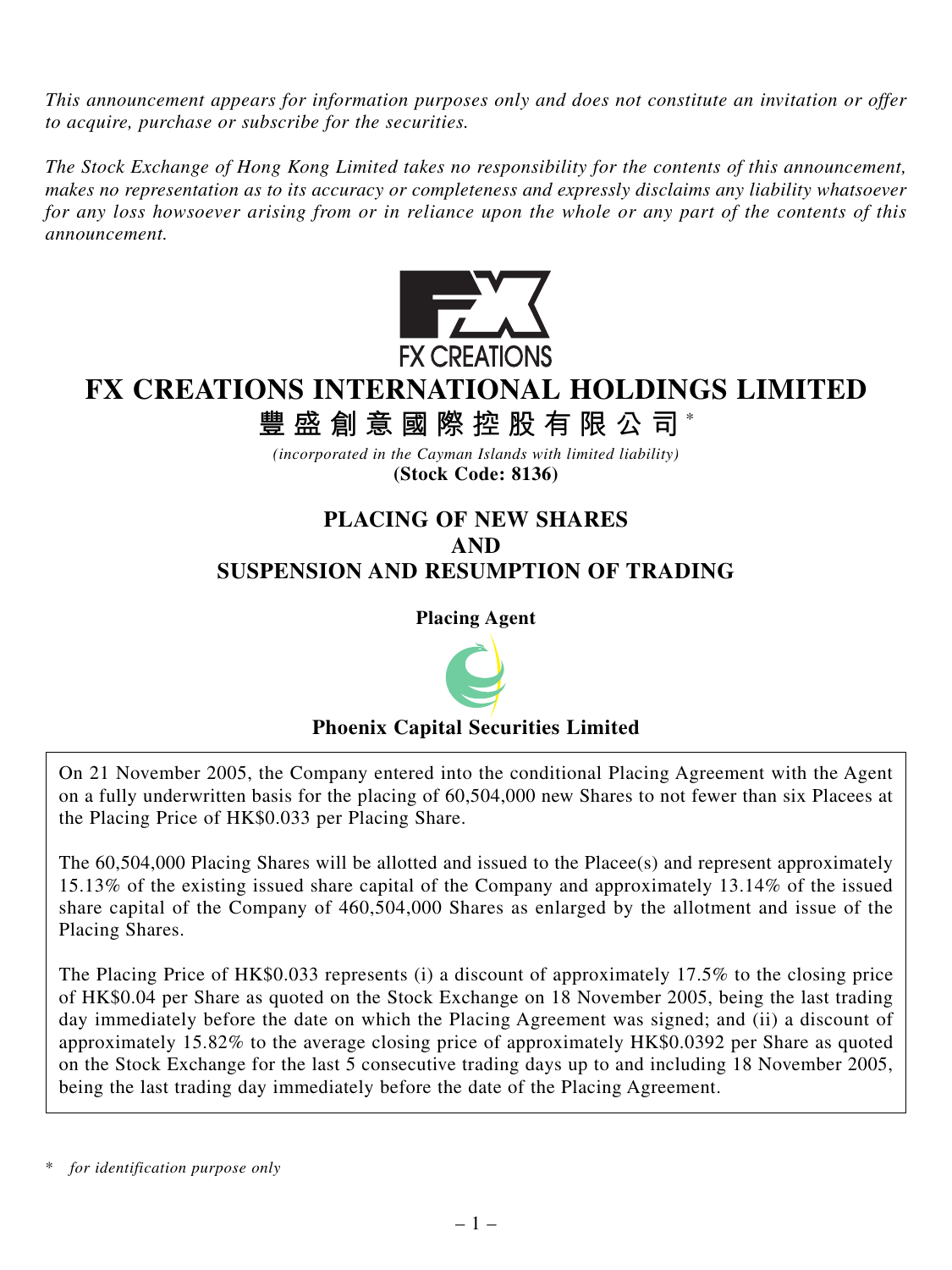The gross proceeds of the Placing will amount to approximately HK\$2 million and the net proceeds receivable by the Company under the Placing are estimated to be approximately HK\$1.8 million after deducting the placing commission and all costs, fees and expenses to be borne by the Company. It is presently expected that the net proceeds will be applied towards the general working capital of the Group.

The Placing is conditional upon, among others, the Listing Committee granting approval for the listing of, and permission to deal in, the Placing Shares.

At the request of the Company, trading of the Shares have been suspended on the Stock Exchange from 9:30 a.m. on 21 November 2005 pending the release of this announcement. An application has been made to the Stock Exchange for the resumption of trading of the Shares on the Stock Exchange with effect from 9:30 a.m. on 22 November 2005.

# **THE PLACING AGREEMENT**

|  | Date : 21 November 2005                                                |
|--|------------------------------------------------------------------------|
|  | Issuer : The Company                                                   |
|  | Agent : Phoenix Capital Securities Limited, an Independent Third Party |

#### **Placee(s)**

The Placing Shares will be placed on a fully underwritten basis, to not fewer than six Placees which will be individuals, corporate, institutional investors or other investors procured by or on behalf of the Agent. The Placee(s) and their ultimate beneficial owner(s) will be Independent Third Party(ies).

It is expected that none of the Placee(s) will become a substantial shareholder of the Company immediately after the Placing.

In the case where the Agent fails to procure Placee(s) to subscribe for the Placing Shares, the Agent itself will subscribe for the Placing Shares at the Placing Price.

# **Placing Shares**

The 60,504,000 Placing Shares will be allotted and issued to the Placee(s) and represent approximately 15.13% of the existing issued share capital of the Company and approximately 13.14% of the issued share capital of the Company of 460,504,000 Shares as enlarged by the allotment and issue of the Placing Shares.

The Placing Shares, upon issue, will rank pari passu in all respects among themselves and with the Shares in issue as at the date of allotment and issue of the Placing Shares.

# **Placing Price**

The Placing Price of HK\$0.033 per Placing Share represents (i) a discount of approximately 17.5% to the closing price of HK\$0.04 per Share as quoted on the Stock Exchange on 18 November 2005, being the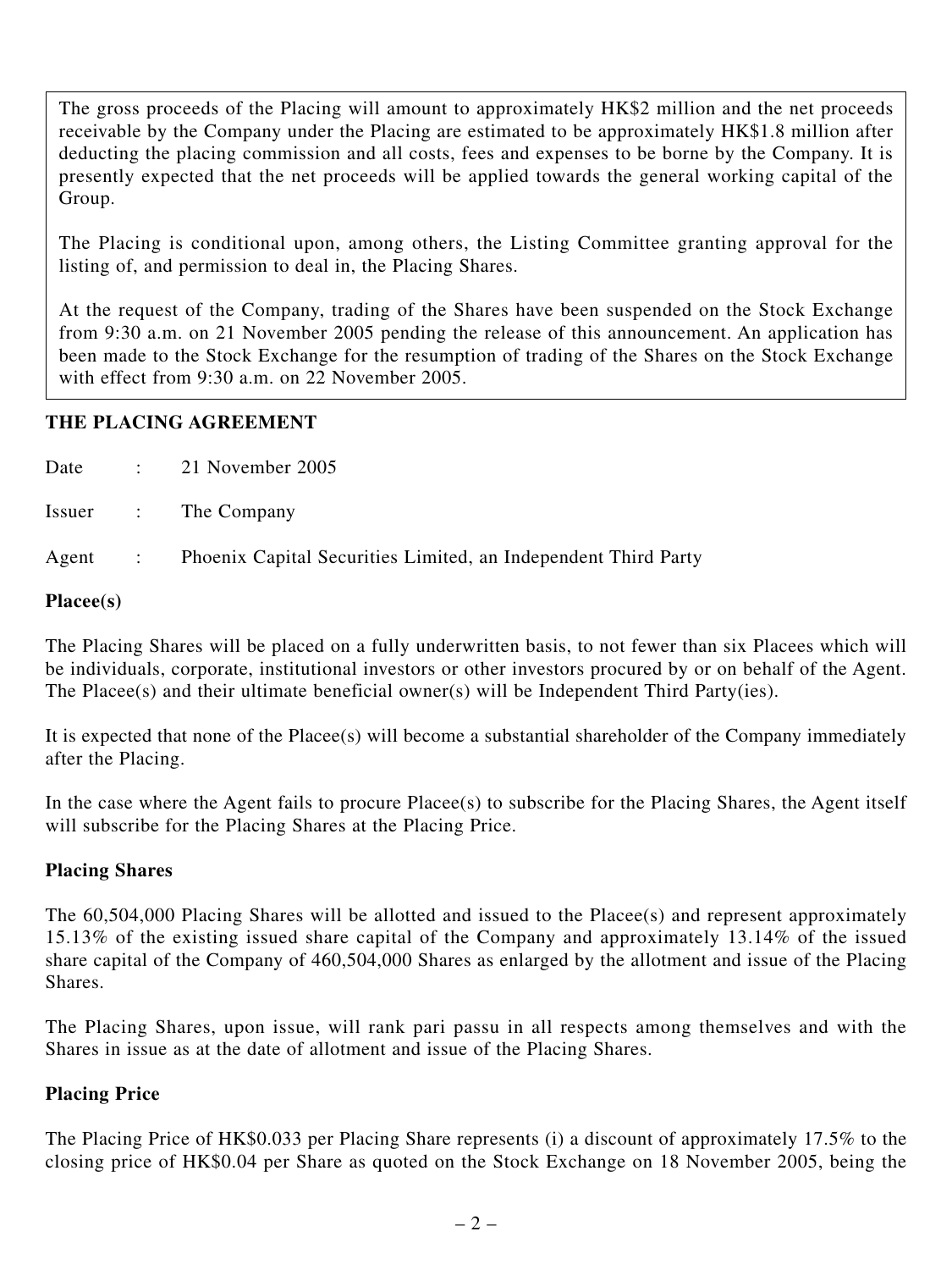last trading day immediately before the date on which the Placing Agreement was signed; and (ii) a discount of approximately 15.82% to the average closing price of approximately HK\$0.0392 per Share as quoted on the Stock Exchange for the last 5 consecutive trading days up to and including 18 November 2005, being the last trading day immediately before the date of the Placing Agreement.

The net Placing Price is approximately HK\$0.03 per Placing Share.

The Placing Price was arrived at after arm's length negotiations between the Company and the Agent with reference to the closing prices as shown above. The Directors consider that the Placing Price and the terms and conditions of the Placing Agreement are fair and reasonable and are in the interests of the Company and the Shareholders as a whole.

# **Placing Costs**

Upon completion of the Placing Agreement, the Company shall pay to the Agent the placing commission of 2.5% of the aggregate Placing Price of the total number of Placing Shares sold on behalf of the Company by the Agent in pursuance of its obligations under the Placing Agreement and all costs, fees and expenses in relation to the preparation and completion of the Placing Agreement and the allotment and issue of the Placing Shares.

#### **General mandate to issue the Placing Shares**

The Placing Shares will be allotted and issued pursuant to the general mandate granted to the Directors at the AGM of the Company held on 9 August 2005. The general mandate authorises the Company to allot and issue Shares from time to time not exceeding 20% of the issued share capital as at the date of the AGM. As at the date of this announcement, the general mandate has not been utilised.

#### **Independence of the Agent**

The Agent, and its ultimate beneficial owners, are Independent Third Parties.

# **Conditions of the Placing**

The Placing is conditional upon the Listing Committee granting approval for the listing of, and permission to deal in, the Placing Shares and the Company obtaining all consents and approvals (mainly specific consents or approvals, if any, that are required to be obtained from the Stock Exchange on the Placing) from the relevant authorities in respect of the transactions contemplated under the Placing Agreement, if applicable.

In the event that the conditions of the Placing are not fulfilled on or before 14 Business Days from the date of the Placing Agreement, that is, on or before 9 December 2005 (or such other date as may be agreed between the parties) in writing, the Placing Agreement shall cease and neither the Company nor the Agent shall have any claim against the others under the Placing Agreement.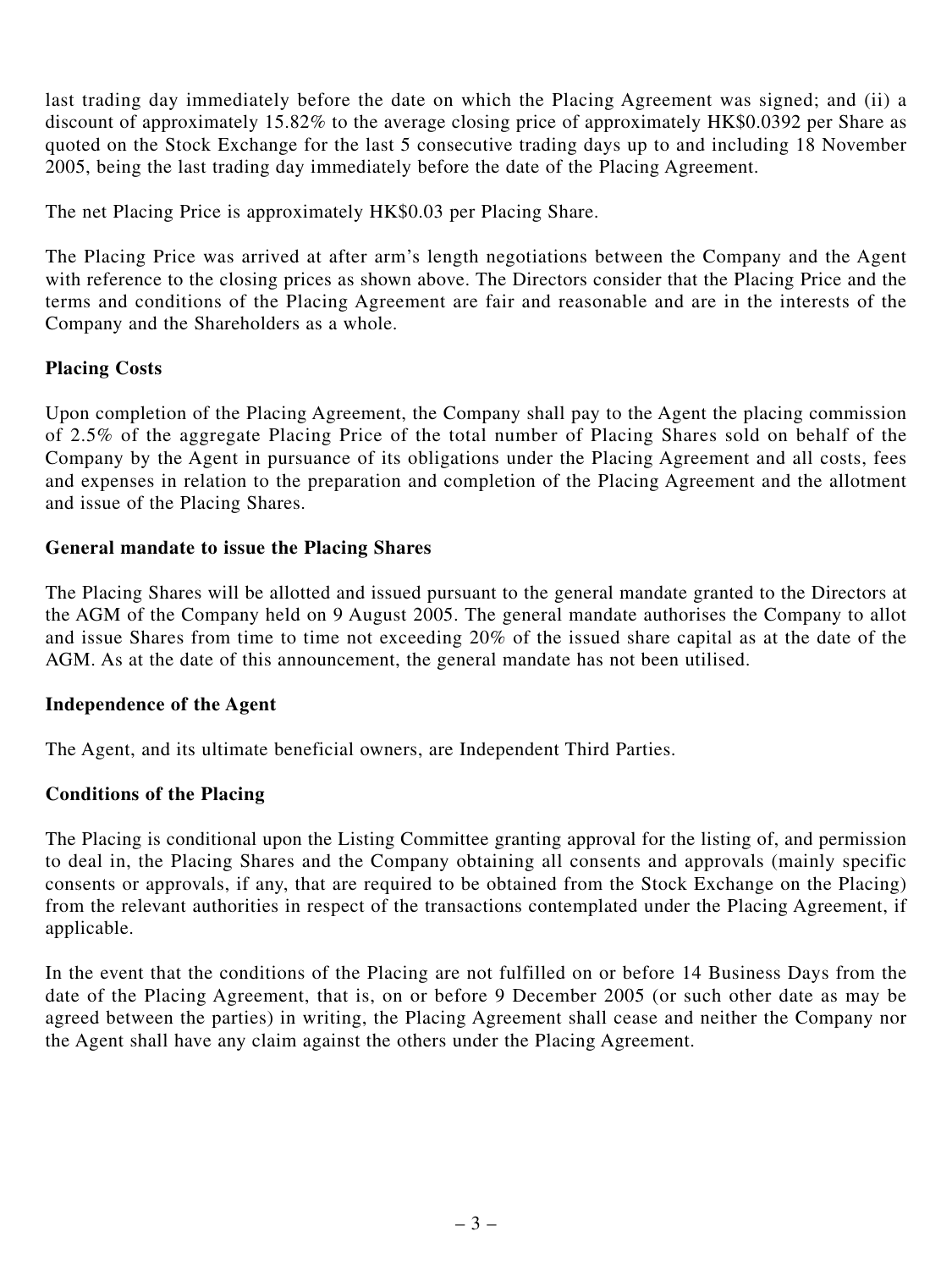# **Force majeure**

The Agent may, in its reasonable opinion, after consultation with the Company, terminate the Placing Agreement by notice in writing to the Company at any time up to 8:00 a.m. on the Completion Date if:

- (1) there is any change in national, international, financial, exchange control, political, economic conditions in Hong Kong which in the reasonable opinion of the Agent would be materially adverse in the consummation of the Placing; or
- (2) there is any breach of the warranties, representations and undertakings given by the Company in this Agreement and such breach is considered by the Agent on reasonable grounds to be material in the context of the Placing; or
- (3) there is any material change (whether or not forming part of a series of changes) in market conditions which in the reasonable opinion of the Agent would materially and prejudicially affect the Placing or makes it inadvisable or inexpedient for the Placing to proceed; or
- (4) any statement contained in the announcements, circulars, interim and annual reports issued by the Company to the Stock Exchange or the Shareholders since the publication of the press announcement of the Company relating to the annual results of the Company for the year ended 31 March 2005 has become or been discovered to be untrue, incorrect or misleading in any material respect which in the opinion of the Agent would be materially adverse in the consummation of the Placing.

The Company may, in its reasonable opinion, after consultation with the Agent, terminate the Placing Agreement by notice in writing to the Agent at any time up to 8:00 a.m. on the Completion Date if there is a breach of the warranties, representations and undertakings given by the Agent in this Agreement and such breach is considered by the Company on reasonable grounds to be material.

Upon termination of the Placing Agreement pursuant to the above mentioned force majeure factors, all liabilities of the Company and the Agent shall cease and no party of the Placing Agreement shall have any claim against the other party in respect of any matter or thing arising out of or in connection with the Placing Agreement save of any antecedent breach of any obligation under the Placing Agreement.

# **Completion of the Placing**

Completion of the Placing will take place on the next Business Day after the conditions of the Placing are fulfilled (or such other date as may be agreed between the parties).

# **Application for listing**

Application will be made by the Company to the Listing Committee for the listing of, and permission to deal in, all the Placing Shares.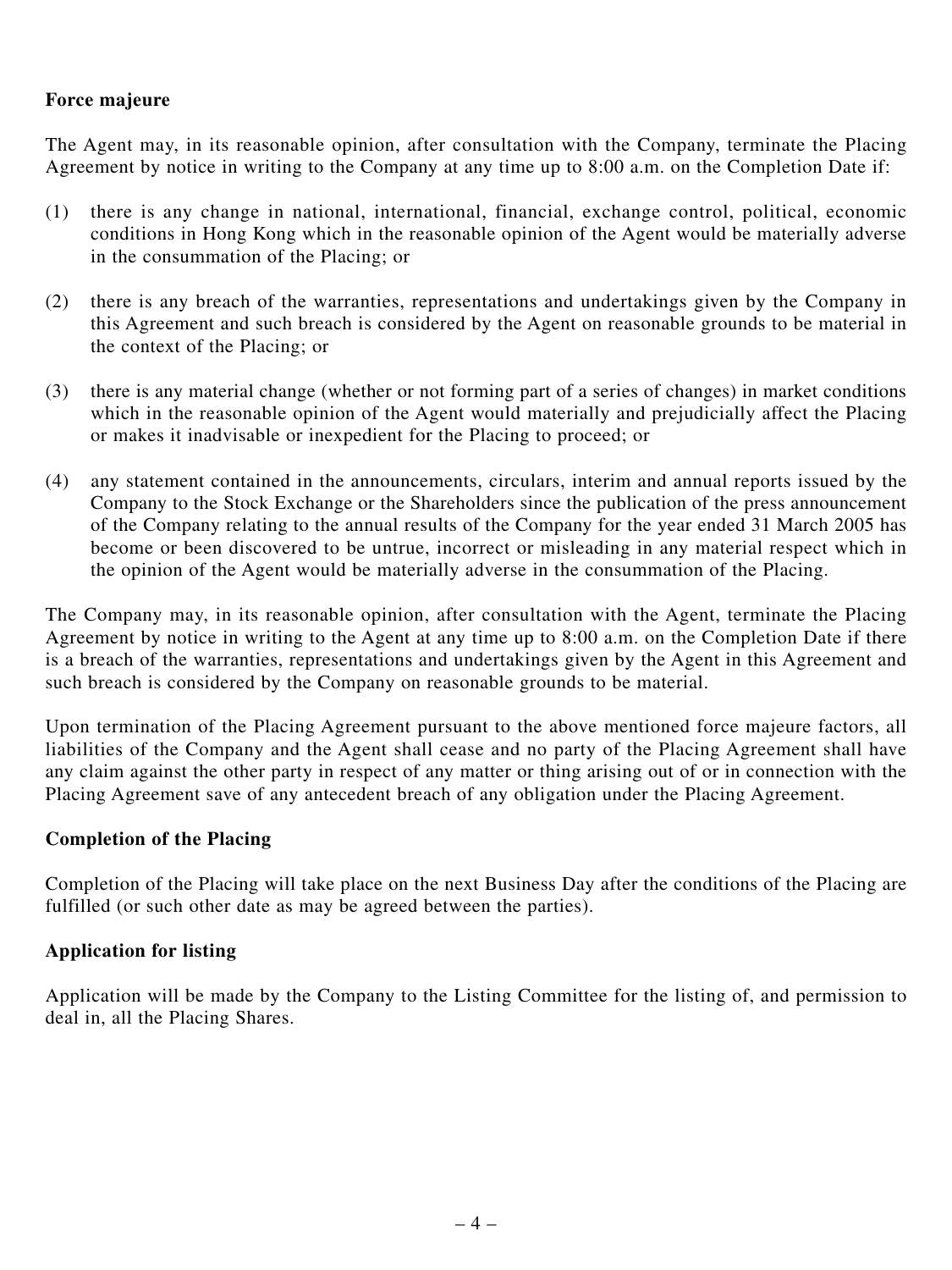#### **Reasons for the Placing**

The Group is principally engaged in retail sales and wholesale of bags and accessories under its brandname.

The Board has considered various ways of raising funds and believes that taking into account of the current market conditions, the Placing represents an opportunity to raise capital for the Group while broadening its shareholder and capital base.

#### **Use of proceeds**

The gross proceeds of the Placing will amount to approximately HK\$2 million. The net proceeds receivable by the Company, after deducting the placing commission and all costs, fees and expenses to be borne by the Company, are estimated to be approximately HK\$1.8 million. It is expected that the net proceeds will be applied towards the general working capital of the Group.

The Directors consider that the Placing Agreement is entered into under normal commercial terms following arm's length negotiations between the Company and the Agent and that the terms of the Placing Agreement are fair and reasonable so far as the interests of the Company and the Shareholders as a whole are concerned.

#### **FUND RAISING EXERCISE BY THE COMPANY IN THE PAST TWELVE MONTHS**

No fund raising activity has been carried out by the Company in the twelve months immediately prior to the date of this announcement.

#### **CHANGES ON SHAREHOLDING STRUCTURE OF THE COMPANY**

The changes of the shareholding structure of the Company as a result of the Placing are as follows:

|                                                                       | At the date of this<br>announcement and<br>immediately before<br>completion of the Placing |                           | <b>Immediately after</b><br>completion of the Placing |                           |
|-----------------------------------------------------------------------|--------------------------------------------------------------------------------------------|---------------------------|-------------------------------------------------------|---------------------------|
| <b>Shareholders</b>                                                   | <b>No. of Shares</b>                                                                       | Approximate<br>Percentage | <b>No. of Shares</b>                                  | Approximate<br>Percentage |
| Wise New Management Limited<br>(Note 1)                               | 204,000,000                                                                                | 51.00%                    | 204,000,000                                           | 44.30%                    |
| Top Accurate Limited (Note 2)                                         | 76,000,000                                                                                 | 19.00%                    | 76,000,000                                            | 16.50%                    |
| <b>Public Shareholders</b><br>Placees(s)<br>Other public Shareholders | 120,000,000                                                                                | 30.00%                    | 60,504,000<br>120,000,000                             | 13.14%<br>26.06%          |
| Total                                                                 | 400,000,000                                                                                | 100.00%                   | 460,504,000                                           | 100.00%                   |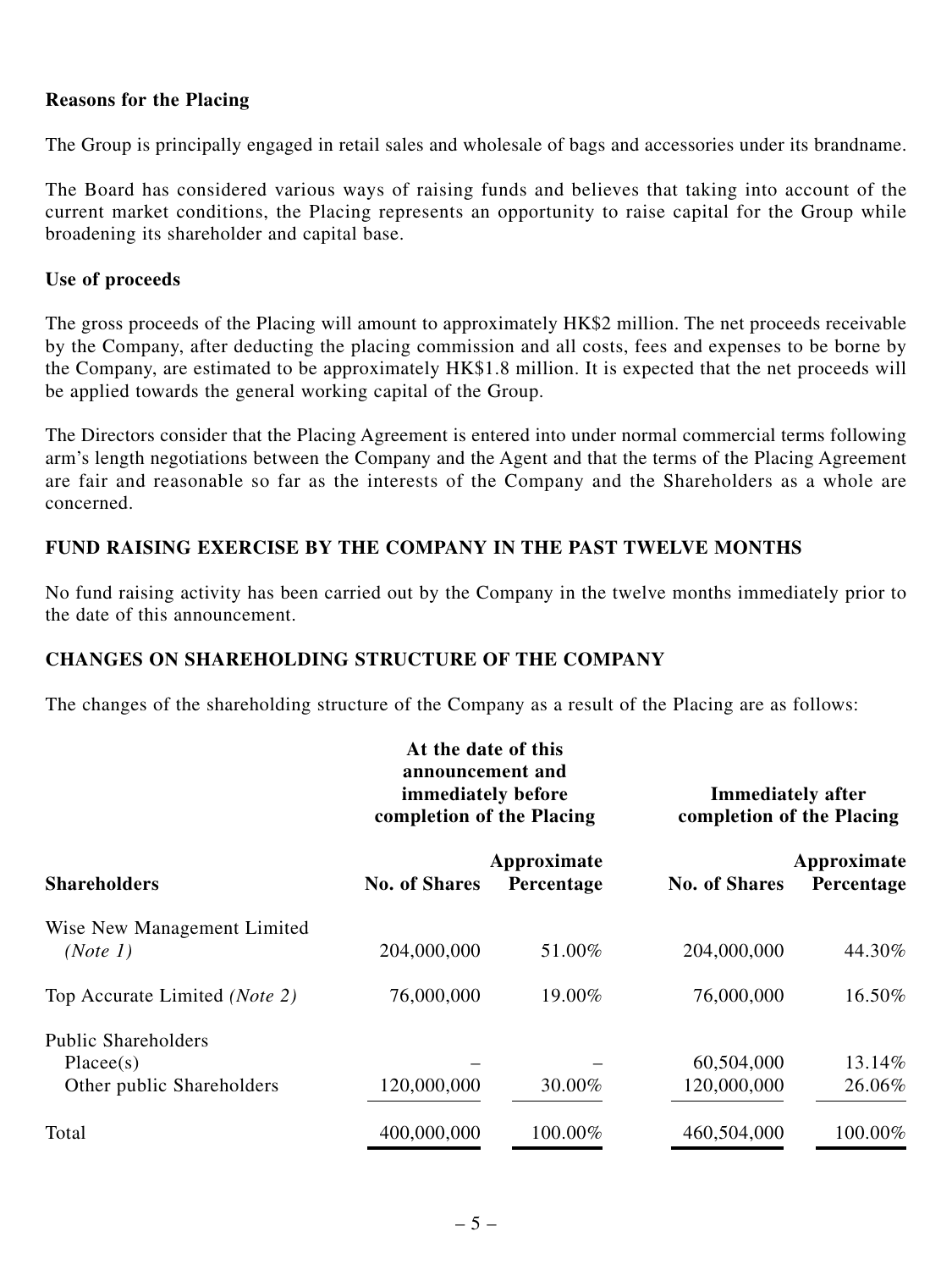#### *Notes:*

1. The issued share capital of Wise New Management Limited is beneficially owned by Cashtram Associates Limited ("**Cashtram**") as to 45%, FX Creations (Holdings) Inc. ("**FXHI**") as to 30% and Forge Smart Investments Limited ("**Forge Smart**") as to 25%. Mr. Ng Pak To, Petto, an executive Director and the chairman of the Company, holds 40% and 100% equity interests in Cashtram and Forge Smart. Mr. Ho Kai Chung, David holds 30% equity interests in Cashtram. Madam Ho Pui Lai and Mr. Tan Yu, Wally holds 20% and 10% equity interests in Cashtram respectively. Madam Ho Pui Lai is the wife of Mr. Ng Pak To, Petto. Mr. Wong Wai Shan holds 100% equity interests in FXHI.

On 20 June 2005, the 204,000,000 Shares held by Wise New Management Limited were pledged in favour of Corkwood Enterprises Limited, a company incorporated in the British Virgin Islands and wholly and beneficially owned by Mr. Lau Kim Hung, Jack, who accordingly, had a short position in these 204,000,000 Shares under the Securities and Futures Ordinance (Cap. 571, Laws of Hong Kong).

2. The ultimate beneficial owner of Top Accurate Limited is Mr. Ma She Shing, Albert.

# **SUSPENSION AND RESUMPTION OF TRADING**

At the request of the Company, trading of the Shares have been suspended on the Stock Exchange from 9:30 a.m. on 21 November 2005 pending the release of this announcement. An application has been made to the Stock Exchange for the resumption of trading of the Shares on the Stock Exchange with effect from 9:30 a.m. on 22 November 2005.

# **DEFINITIONS**

In this announcement, unless the context otherwise requires, the following expressions shall have the following meanings when used herein:

| "Agent"           | Phoenix Capital Securities Limited, a licensed corporation permitted<br>to engage in type 1 (dealing in securities) of the regulated activities<br>under the Securities and Futures Ordinance, Cap.571 of the Laws of<br>Hong Kong |
|-------------------|------------------------------------------------------------------------------------------------------------------------------------------------------------------------------------------------------------------------------------|
| "AGM"             | the annual general meeting of the Company held on 9 August 2005                                                                                                                                                                    |
| "Board"           | the board of Directors                                                                                                                                                                                                             |
| "Business Day"    | any day (not being a Saturday) on which licensed banks are generally<br>open for business in Hong Kong throughout their normal business<br>hours                                                                                   |
| "Company"         | FX Creations International Holdings Limited, a company incorporated<br>in the Cayman Islands with limited liability and the issued Shares of<br>which are listed on GEM                                                            |
| "Completion Date" | the date of completion of the Placing                                                                                                                                                                                              |
| "Directors"       | directors (including the independent non-executive directors) of the<br>Company from time to time                                                                                                                                  |
| "GEM"             | the Growth Enterprise Market of the Stock Exchange                                                                                                                                                                                 |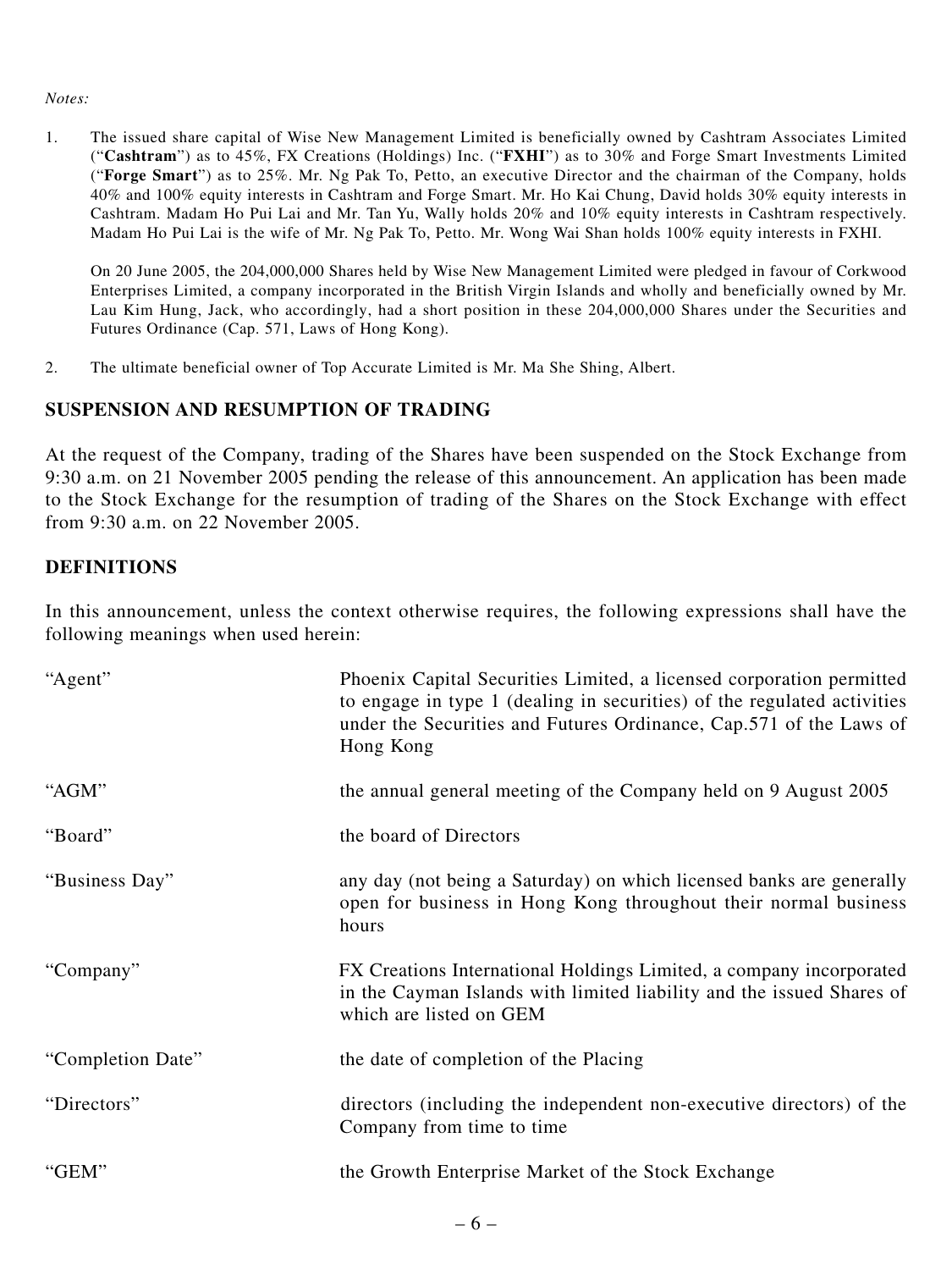| "GEM Listing Rules"            | the Rules Governing the Listing of Securities on GEM                                                                                                                                                                                                                                                                                  |
|--------------------------------|---------------------------------------------------------------------------------------------------------------------------------------------------------------------------------------------------------------------------------------------------------------------------------------------------------------------------------------|
| "Group"                        | the Company and its subsidiaries                                                                                                                                                                                                                                                                                                      |
| "Hong Kong"                    | the Hong Kong Special Administrative Region of the People's Republic<br>of China                                                                                                                                                                                                                                                      |
| "Independent Third Party(ies)" | any person(s) or company(ies) and their respective ultimate beneficial<br>owner(s), to the best of the Directors' knowledge, information and<br>belief having made all reasonable enquiries, are third parties<br>independent of the Company and its connected persons of the<br>Company in accordance with the the GEM Listing Rules |
| "Listing Committee"            | the listing sub-committee appointed by GEM for considering<br>applications for listing and the granting of listing                                                                                                                                                                                                                    |
| "Placee(s)"                    | any individuals, corporate, institutional investors or other investors<br>procured by or on behalf of the Agent to purchase any of the Placing<br>Shares pursuant to the Agent's obligations under the Placing<br>Agreement                                                                                                           |
| "Placing"                      | the offer by way of placing of the Placing Shares by or on behalf of<br>the Agent to selected investors pursuant to the Placing Agreement                                                                                                                                                                                             |
| "Placing Agreement"            | the agreement dated 21 November 2005 and entered into between the<br>Company and the Agent in respect of the Placing                                                                                                                                                                                                                  |
| "Placing Price"                | the placing price of HK\$0.033 per Placing Share                                                                                                                                                                                                                                                                                      |
| "Placing Shares"               | the 60,504,000 new Shares to be allotted and issued pursuant to the<br>terms and conditions of the Placing Agreement and which will rank<br>pari passu in all respects with the Shares in issue as at the date of<br>allotment of the Placing Shares                                                                                  |
| "Share $(s)$ "                 | ordinary share(s) of HK\$0.01 each in the share capital of the Company                                                                                                                                                                                                                                                                |
| "Shareholder(s)"               | $holder(s)$ of the Share $(s)$                                                                                                                                                                                                                                                                                                        |
| "Stock Exchange"               | The Stock Exchange of Hong Kong Limited                                                                                                                                                                                                                                                                                               |